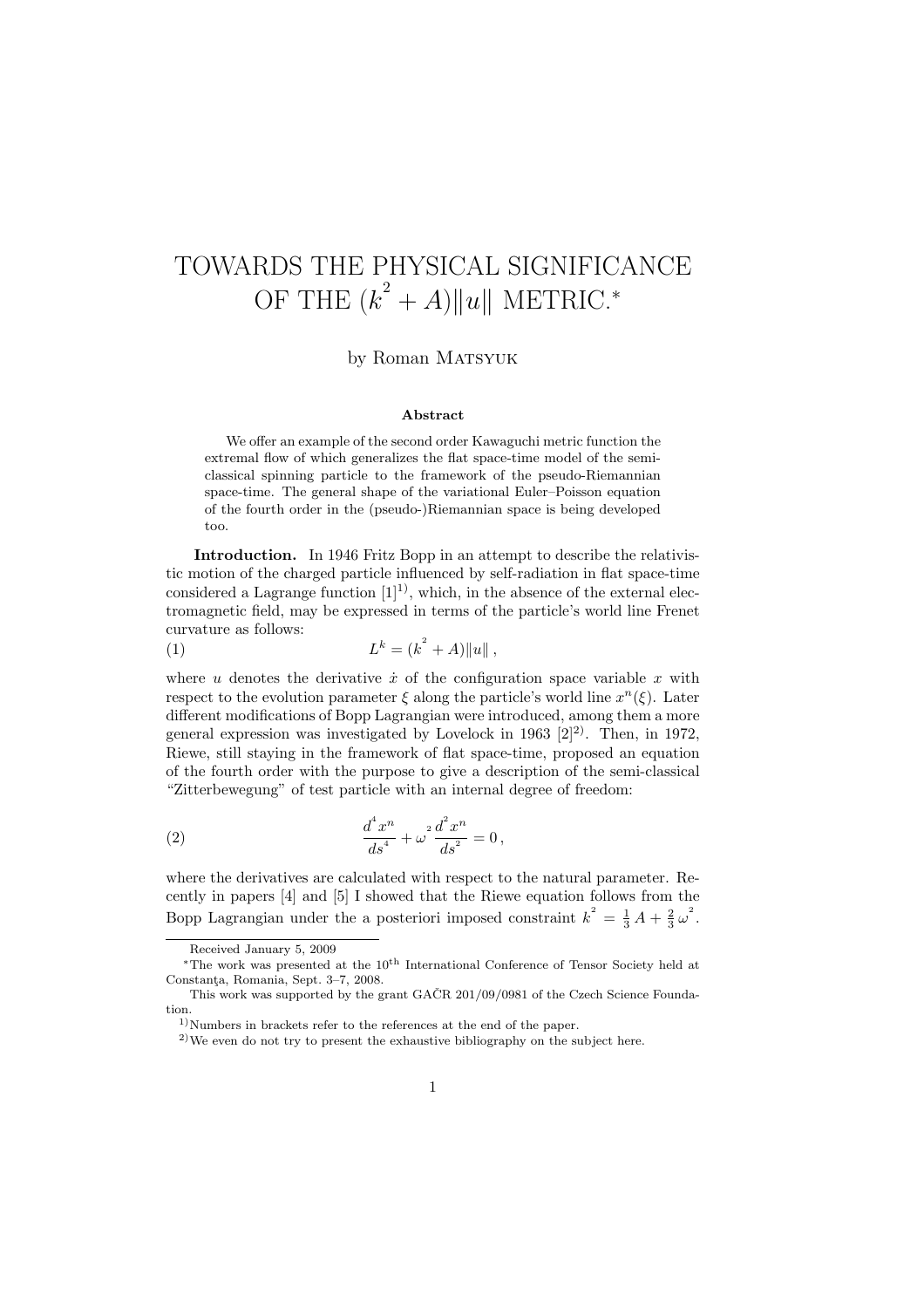The goal of the present communication is to obtain a generalization of the equation (2) from the variational principle with the fundamental function (1) in the (pseudo-)Riemannian case. The space, endowed with the metric function (1), may be considered as an example of a Kawaguchi space, because this function  $L^k$ satisfies Zermelo conditions.

§ 1. The covariant momenta. Let us introduce the following change of local coordinates in the second-order velocities space:

$$
\{x^n, u^n, \dot{u}^n\} \mapsto \{x^n, u^n, u'^n\},\
$$

where the prime stands for the covariant derivative. Let us also denote the local expression of the Lagrange function in terms of the new coordinates by  $\tilde{L}$ . The following formulæ produce then the receipt of the recalculation of partial derivatives:

$$
(3) \quad \frac{\partial L}{\partial u^n} = \frac{\partial \tilde{L}}{\partial u^n} + 2 \frac{\partial \tilde{L}}{\partial u'^q} \Gamma^q{}_{mn} u^m, \qquad \frac{\partial L}{\partial x^n} = \frac{\partial \tilde{L}}{\partial x^n} + \frac{\partial \tilde{L}}{\partial u'^q} \frac{\partial \Gamma^q{}_{ml}}{\partial x^n} u^l u^m.
$$

For further use we recall the familia conventions from the Riemannian geometry

(4) 
$$
a'^n = \frac{da^n}{d\xi} + \Gamma^n{}_{lm} a^m u^l, \qquad a'_n = \frac{da_n}{d\xi} - \Gamma^m{}_{ln} a_m u^l,
$$

(5) 
$$
\frac{\partial g_{mn}}{\partial x^k} = g_{ml} \Gamma^l{}_{kn} + g_{nl} \Gamma^l{}_{km},
$$

(6) 
$$
R_{kmn}{}^{l} = \frac{\partial \Gamma^{l}{}_{kn}}{\partial x^{m}} - \frac{\partial \Gamma^{l}{}_{mn}}{\partial x^{k}} + \Gamma^{l}{}_{mq} \Gamma^{q}{}_{kn} - \Gamma^{l}{}_{kq} \Gamma^{q}{}_{mn}.
$$

Let us introduce the covariant momenta

(7) 
$$
\pi^{(1)} = \frac{\partial \tilde{L}}{\partial u'}, \qquad \pi = \frac{\partial \tilde{L}}{\partial u} - \pi^{(1)}'.
$$

Proposition 1 Let some Lagrange function L depend on all the variables exclusively through the differential invariants  $\gamma = u \cdot u$ ,  $\beta = u \cdot u'$ , and  $\alpha = u' \cdot u'$ only. In this case the Euler–Poisson expression is:

(8) 
$$
\mathcal{E}_n = -\pi'_n - \pi^{(1)}{}_l R_{nkm}{}^l u^m u^k
$$

The proof is given in steps:

Step 1. In second order Ostrohrads'kyj mechanics the Euler–Poisson expression  $\mathcal{E}$ , that constitutes the system of variational Euler–Poisson equations  $\{\mathcal{E}_n =$ 0} is known to be conveniently put down in terms of the momenta

(9) 
$$
p_n^{(1)} = \frac{\partial L}{\partial \dot{u}^n}, \qquad p_n = \frac{\partial L}{\partial u^n} - \frac{dp_n^{(1)}}{d\xi},
$$

as follows

(10) 
$$
\mathcal{E}_n = \frac{\partial L}{\partial x^n} - \frac{dp_n}{d\xi} = 0.
$$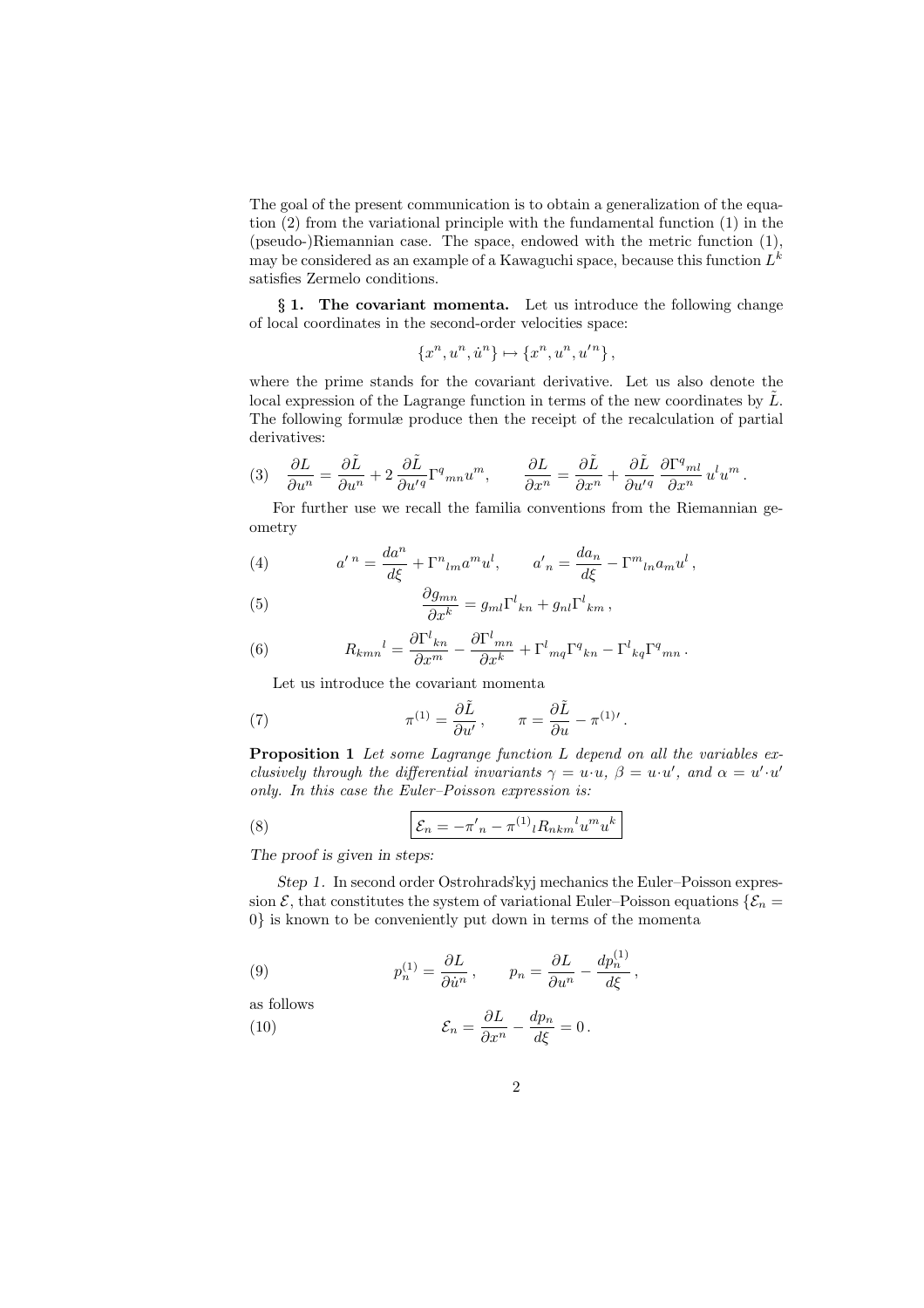Step 2. The covariant momentum  $\pi$ , profiting from the first of the formulæ (3) together with the covariant derivative pattern (4), is presented as:

(11) 
$$
\pi_n = \frac{\partial L}{\partial u^n} - 2\Gamma^q{}_{mn} u^m \pi^{(1)}{}_q - \pi^{(1)}{}'_{n}.
$$

The covariant derivative of the momentum  $\pi^{(1)}$ , again profiting from the pattern (4), writes down as

(12) 
$$
\pi^{(1)}{}'_{n} = \frac{d}{d\xi} \pi^{(1)}{}_{n} - \Gamma^{m}{}_{ln} \pi^{(1)}{}_{m} u^{l}.
$$

Step 3. in terms of the covariant quantities above, the non-covariant quantity  $p_n$  from the expression (9) is given by the following calculation:

$$
p_n = \pi_n + 2\Gamma^q{}_{mn} u^m \pi^{(1)}{}_q + \pi^{(1)}{}'_{n} -
$$
 (by virtue of (11))  

$$
- \frac{d}{d\xi} \pi^{(1)}{}_n
$$
 (by virtue of (7))  
(13) 
$$
= \pi_n + \Gamma^q{}_{mn} u^m \pi_q^{(1)}
$$
 (by virtue of (12)).

Differentiating (13) and applying the pattern (4) in order to express the ordinary derivatives of the variables  $\pi$  and  $u$  in terms, respectively, of the covariant derivatives  $\pi'$  and  $u'$ , and implementing the guise (12), produces:

$$
\frac{d}{d\xi}p_n = (\pi'_{n} + \Gamma^l{}_{mn}\pi_l u^m) + \frac{\partial \Gamma^l{}_{mn}}{\partial x^k} u^k u^m \pi^{(1)}_l \n+ (\Gamma^l{}_{mn} u'^m - \Gamma^l{}_{mn} \Gamma^m{}_{qk} u^q u^k) \pi^{(1)}_l + \Gamma^l{}_{mn} u^m (\pi^{(1)}'_l + \Gamma^q{}_{kl} \pi^{(1)}_q u^k) \n= \pi'_{n} + (\pi^{(1)}'_l + \pi_l) \Gamma^l{}_{mn} u^m + \pi^{(1)}_l \Gamma^l{}_{mn} u'^m \n+ \pi^{(1)}_q u^m u^k \left( \Gamma^l{}_{mn} \Gamma^q{}_{lk} + \frac{\partial \Gamma^q{}_{mn}}{\partial x^k} - \Gamma^q{}_{ln} \Gamma^l{}_{mk} \right).
$$

Step 4. Now the Euler–Poisson expression (10) takes on the shape

$$
\mathcal{E}_n = \frac{\partial \tilde{L}}{\partial x^n} - (\pi^{(1)}'_{l} + \pi_{l}) \Gamma^l_{mn} u^m - \pi^{(1)}_{l} \Gamma^l_{mn} u'^m - \pi'_{n} - \pi^{(1)}_{l} u^m u^k R_{nkm}{}^l.
$$

Let us show, that the first four addends in this expression produce zero, under the assumptions of the proposition we are now proving. For the sake of constructing the expression

(14) 
$$
\frac{\partial \tilde{L}}{\partial x^n} = \frac{\partial \tilde{L}}{\partial \gamma} \frac{\partial \gamma}{\partial x^n} + \frac{\partial \tilde{L}}{\partial \beta} \frac{\partial \beta}{\partial x^n} + \frac{\partial \tilde{L}}{\partial \alpha} \frac{\partial \alpha}{\partial x^n},
$$

using formula (5), we calculate:

$$
\frac{\partial \gamma}{\partial x^n} = 2\Gamma^l{}_{mn} u^m u_l \,, \quad \frac{\partial \beta}{\partial x^n} = \Gamma^l{}_{mn} u^m u'_l + \Gamma^l{}_{mn} u'^m u_l \,, \quad \frac{\partial \alpha}{\partial x^n} = 2\Gamma^l{}_{mn} u'^m u'_l \,.
$$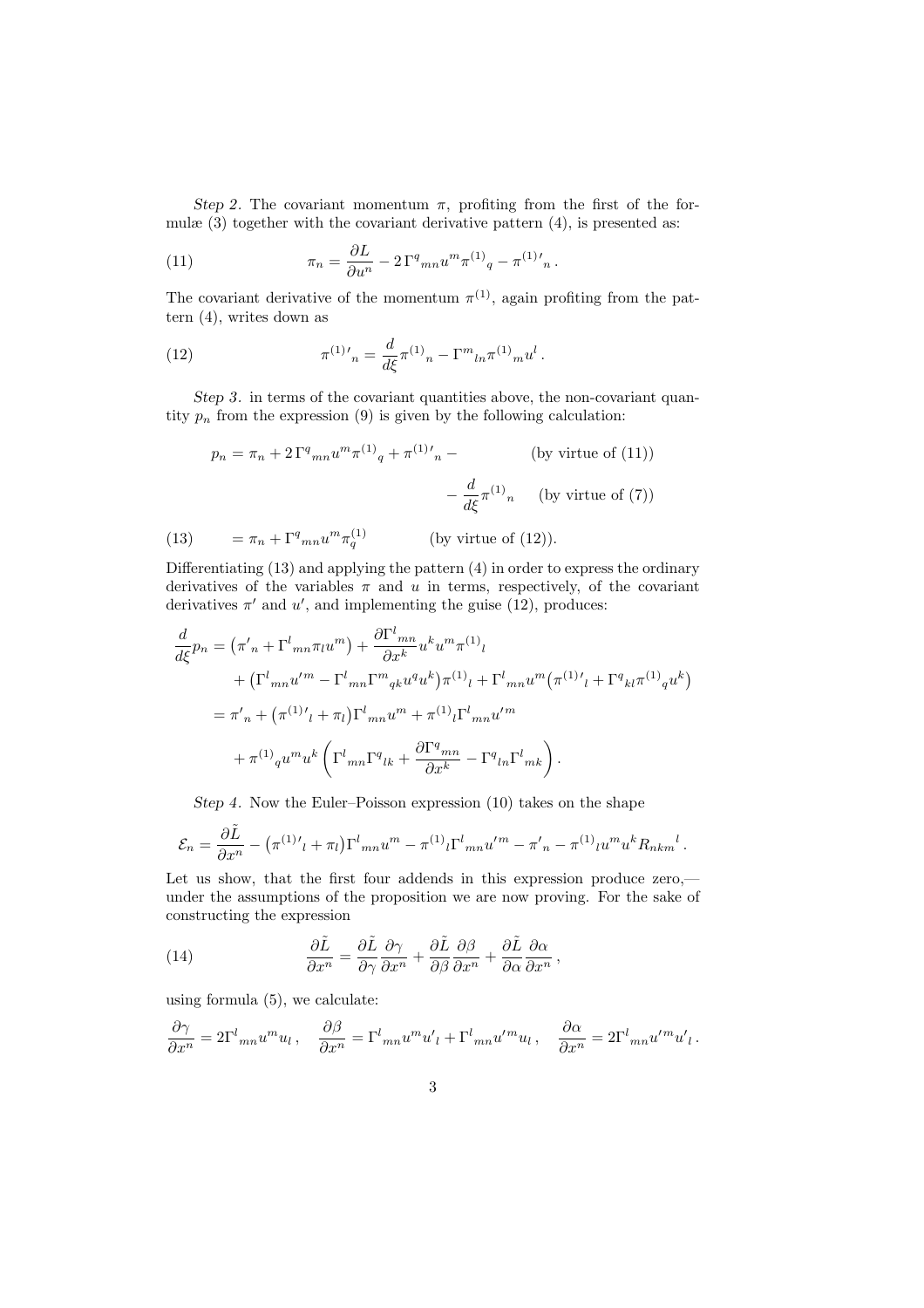On the other hand, applying the definitions (7), we get:

(15) 
$$
\pi_n^{(1)} = \frac{\partial \tilde{L}}{\partial \beta} u_n + 2 \frac{\partial \tilde{L}}{\partial \alpha} u'_n, \quad \pi^{(1)}{}'_{n} + \pi_n = 2 \frac{\partial \tilde{L}}{\partial \gamma} u_n + \frac{\partial \tilde{L}}{\partial \beta} u'_n.
$$

Extracting these two expressions from (14) produces zero  $\heartsuit$ .

§ 2. The generalized variational equation of a structured particle in Riemannian space. Now it is straightforward to obtain the equation of the extremal world line for the model (1). Recalling the expression of the first Frenet curvature,

$$
k = \frac{\|u \wedge u'\|}{\|u\|^3},
$$

one sees that in terms of the invariants  $\gamma$ ,  $\beta$ , and  $\alpha$ , the Lagrange function (1) takes the shape

$$
L^k = \frac{\alpha \gamma - \beta^2}{\gamma^{5/2}} + A \gamma^{1/2},
$$

from where by means of the formulæ (15) together with the differential prolongation of the first of them,

$$
\pi^{(1)'}{}_{n} = \left(\frac{d}{d\xi}\frac{\partial \tilde{L}}{\partial \beta}\right)u_{n} + \frac{\partial \tilde{L}}{\partial \beta}u'_{n} + 2\left(\frac{d}{d\xi}\frac{\partial \tilde{L}}{\partial \alpha}\right)u'_{n} + 2\frac{\partial \tilde{L}}{\partial \alpha}u''_{n},
$$

one immediately obtains:

(16) 
$$
\pi^{(1)} = \frac{2}{\|u\|^3} u' - \frac{2 u \cdot u'}{\|u\|^5} u,
$$
  
(17) 
$$
\pi = \left(\frac{2 u \cdot u''}{\|u\|^5} - \frac{u' \cdot u'}{\|u\|^5} - \frac{5 (u \cdot u')^2}{\|u\|^7} + \frac{A}{\|u\|}\right) u + \frac{6 u \cdot u'}{\|u\|^5} u' - \frac{2}{\|u\|^3} u''.
$$

#### § 3. Relation to physics.

The Riewe equation. The Euler-Poisson equation (8) for  $L^k$  inherits the property of parametric ambivalence from the same property of the corresponding variational problem with the fundamental function (1) due to the fulfillment of the Zermelo conditions. Thus it is possible to pass to the natural parametrization in the expression (17) while substituting it in (8). Then one gets

$$
\frac{D}{ds}\left[(-3 u_s' \cdot u_s' + A) u_n - 2 (u_s'')_n\right] = -\pi^{(1)}{}_l R_{nkm}{}^l u^m u^k.
$$

The Riewe equation (2) follows from this expression in flat space-time on the surface  $k = \text{const.}$